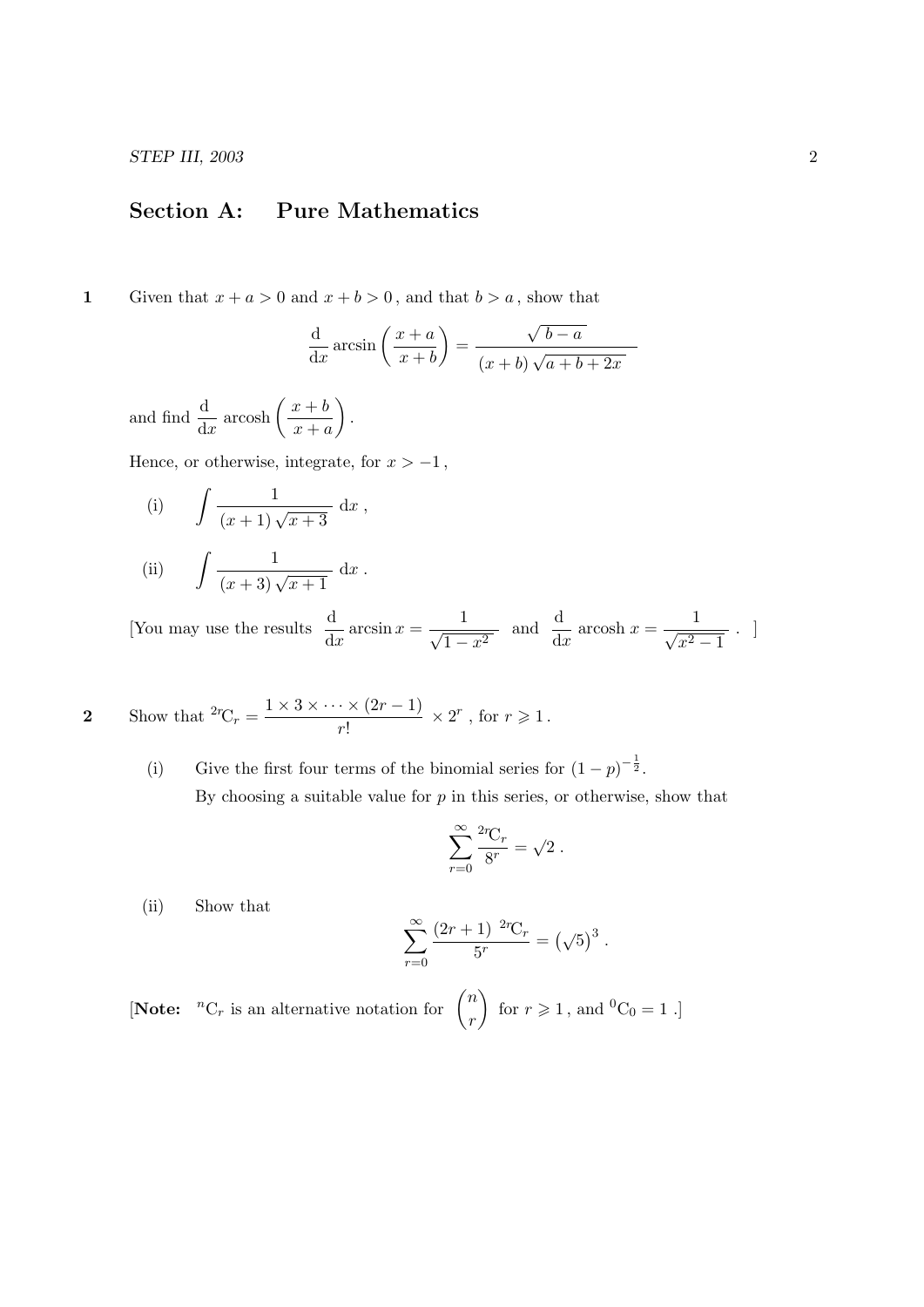3 If m is a positive integer, show that  $(1+x)^m + (1-x)^m \neq 0$  for any real x.

The function f is defined by

$$
f(x) = \frac{(1+x)^m - (1-x)^m}{(1+x)^m + (1-x)^m}.
$$

Find and simplify an expression for  $f'(x)$ .

In the case  $m = 5$ , sketch the curves  $y = f(x)$  and  $y = \frac{1}{\epsilon}$  $\frac{1}{f(x)}$ .

4 A curve is defined parametrically by

$$
x = t^2 \ , \quad y = t(1 + t^2) \ .
$$

The tangent at the point with parameter t, where  $t \neq 0$ , meets the curve again at the point with parameter T, where  $T \neq t$ . Show that

$$
T = \frac{1 - t^2}{2t} \quad \text{and} \quad 3t^2 \neq 1.
$$

Given a point  $P_0$  on the curve, with parameter  $t_0$ , a sequence of points  $P_0$ ,  $P_1$ ,  $P_2$ ,... on the curve is constructed such that the tangent at  $P_i$  meets the curve again at  $P_{i+1}$ . If  $t_0 = \tan \frac{7\pi}{18}$ , show that  $P_3 = P_0$  but  $P_1 \neq P_0$ . Find a second value of  $t_0$ , with  $t_0 > 0$ , for which  $P_3 = P_0$ but  $P_1 \neq P_0$ .

5 Find the coordinates of the turning point on the curve  $y = x^2 - 2bx + c$ . Sketch the curve in the case that the equation  $x^2 - 2bx + c = 0$  has two distinct real roots. Use your sketch to determine necessary and sufficient conditions on b and c for the equation  $x^2 - 2bx + c = 0$  to have two distinct real roots. Determine necessary and sufficient conditions on  $b$  and  $c$  for this equation to have two distinct positive roots.

Find the coordinates of the turning points on the curve  $y = x^3 - 3b^2x + c$  (with  $b > 0$ ) and hence determine necessary and sufficient conditions on b and c for the equation  $x^3 - 3b^2x + c = 0$  to have three distinct real roots. Determine necessary and sufficient conditions on  $a$ ,  $b$  and  $c$  for the equation  $(x-a)^3 - 3b^2(x-a) + c = 0$  to have three distinct positive roots.

Show that the equation  $2x^3 - 9x^2 + 7x - 1 = 0$  has three distinct positive roots.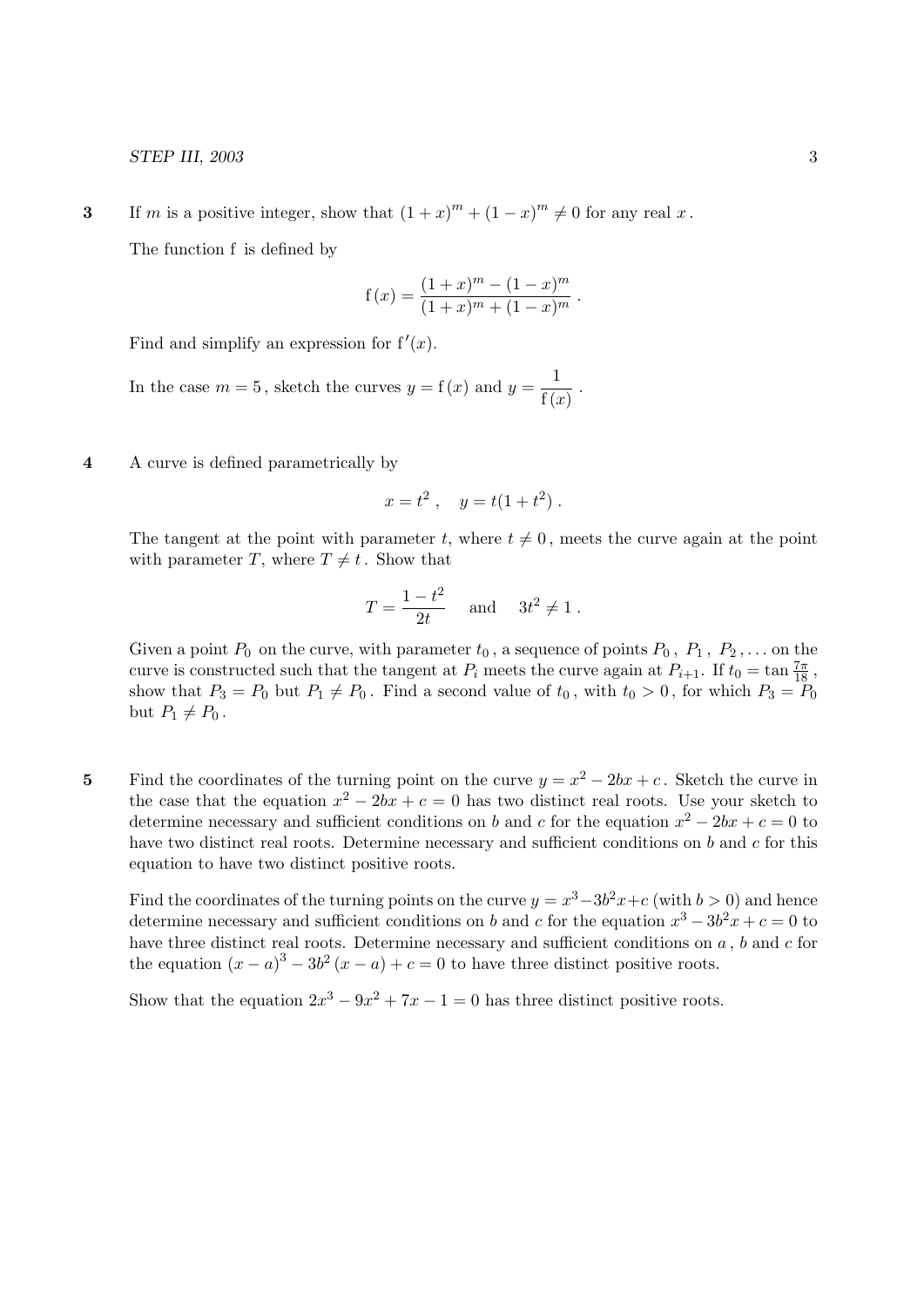## STEP III, 2003 4

6 Show that

$$
2\sin\frac{1}{2}\theta\,\cos r\theta = \sin\left(r + \frac{1}{2}\right)\theta - \sin\left(r - \frac{1}{2}\right)\theta.
$$

Hence, or otherwise, find all solutions of the equation

$$
\cos a\theta + \cos(a+1)\theta + \cdots + \cos(b-2)\theta + \cos(b-1)\theta = 0,
$$

where a and b are positive integers with  $a < b - 1$ .

7 In the x-y plane, the point A has coordinates  $(a, 0)$  and the point B has coordinates  $(0, b)$ , where a and b are positive. The point P, which is distinct from A and B, has coordinates  $(s, t)$ . X and Y are the feet of the perpendiculars from P to the x–axis and y–axis respectively, and N is the foot of the perpendicular from P to the line AB. Show that the coordinates  $(x, y)$ of  $N$  are given by

$$
x = \frac{ab^2 - a(bt - as)}{a^2 + b^2} , \quad y = \frac{a^2b + b(bt - as)}{a^2 + b^2} .
$$

Show that, if  $\left(\frac{t-b}{t}\right)$ s  $\bigwedge$   $t$  $s - a$  $= -1$ , then N lies on the line XY.

Give a geometrical interpretation of this result.

8 (i) Show that the gradient at a point  $(x, y)$  on the curve

$$
(y+2x)^3 (y-4x) = c,
$$

where  $c$  is a constant, is given by

$$
\frac{\mathrm{d}y}{\mathrm{d}x} = \frac{16x - y}{2y - 5x} \ .
$$

(ii) By considering the derivative with respect to x of  $(y + ax)^n (y + bx)$ , or otherwise, find the general solution of the differential equation

$$
\frac{\mathrm{d}y}{\mathrm{d}x} = \frac{10x - 4y}{3x - y} \ .
$$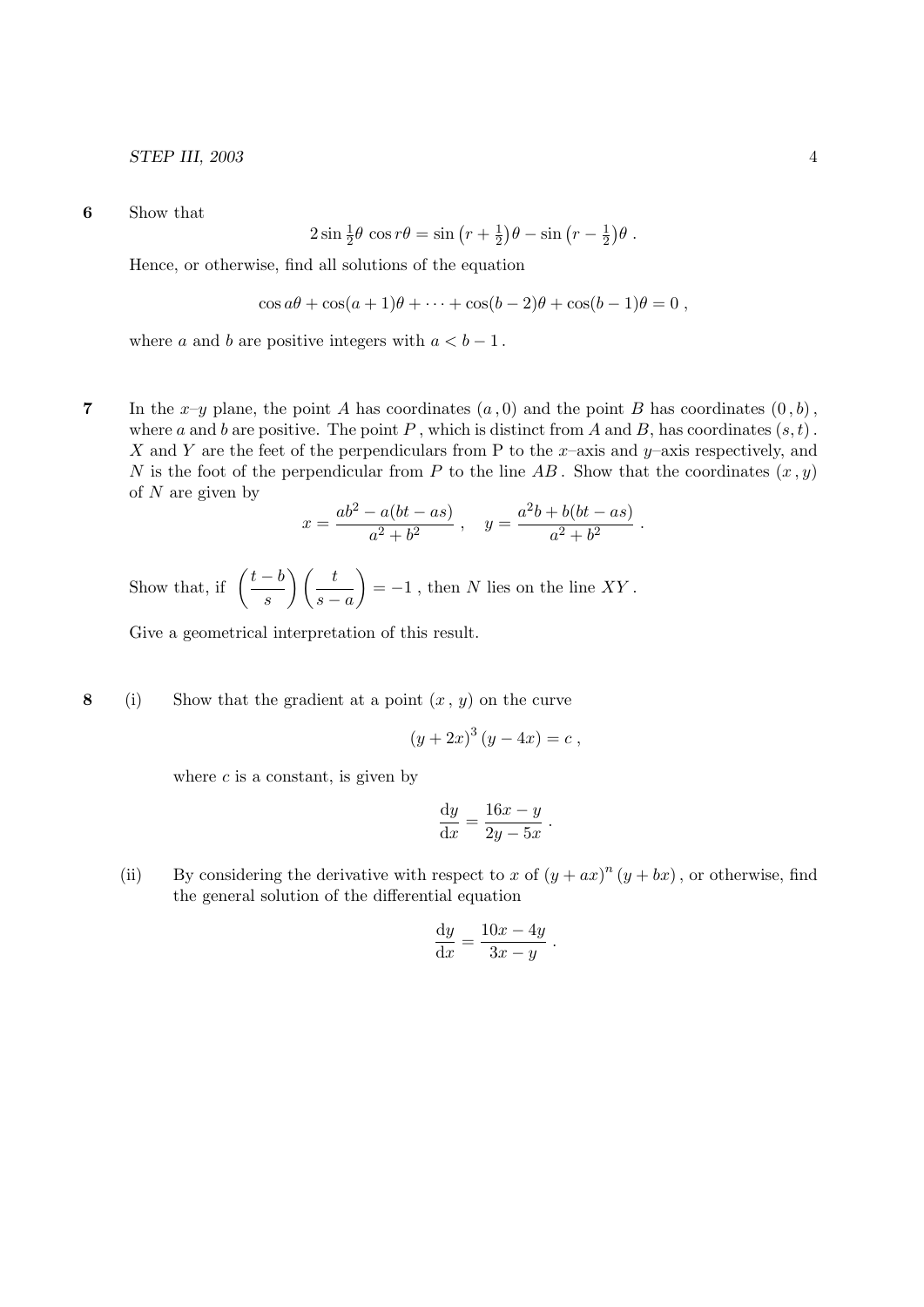## Section B: Mechanics

9 A particle  $P$  of mass  $m$  is constrained to move on a vertical circle of smooth wire with centre  $O$ and of radius a. L is the lowest point of the circle and H the highest and  $\angle LOP = \theta$ . The particle is attached to H by an elastic string of natural length a and modulus of elasticity  $\alpha mg$ , where  $\alpha > 1$ . Show that, if  $\alpha > 2$ , there is an equilibrium position with  $0 < \theta < \pi$ .

Given that  $\alpha = 2 + \sqrt{2}$ , and that  $\theta = \frac{\pi}{2}$  $\frac{\pi}{2} + \phi$ , show that

$$
\ddot{\phi} \approx -\frac{g(\sqrt{2}+1)}{2a} \phi
$$

when  $\phi$  is small.

For this value of  $\alpha$ , explain briefly what happens to the particle if it is given a small displacement when  $\theta = \frac{\pi}{2}$  $\frac{1}{2}$ .

- 10 A particle moves along the x-axis in such a way that its acceleration is  $kx\dot{x}$  where k is a positive constant. When  $t = 0$ ,  $x = d$  (where  $d > 0$ ) and  $\dot{x} = U$ .
	- (i) Find x as a function of t in the case  $U = kd^2$  and show that x tends to infinity as t tends to  $\frac{\pi}{2dk}$ .
	- (ii) If  $U < 0$ , find x as a function of t and show that it tends to a limit, which you should state in terms of  $d$  and  $U$ , as  $t$  tends to infinity.
- 11 Point B is a distance d due south of point A on a horizontal plane. Particle P is at rest at B at  $t = 0$ , when it begins to move with constant acceleration a in a straight line with fixed bearing  $\beta$ . Particle Q is projected from point A at  $t = 0$  and moves in a straight line with constant speed  $v$ . Show that if the direction of projection of  $Q$  can be chosen so that  $Q$  strikes P, then

$$
v^2 \geqslant ad\left(1 - \cos\beta\right) \; .
$$

Show further that if  $v^2 > ad(1 - \cos \beta)$  then the direction of projection of Q can be chosen so that  $Q$  strikes  $P$  before  $P$  has moved a distance  $d$ .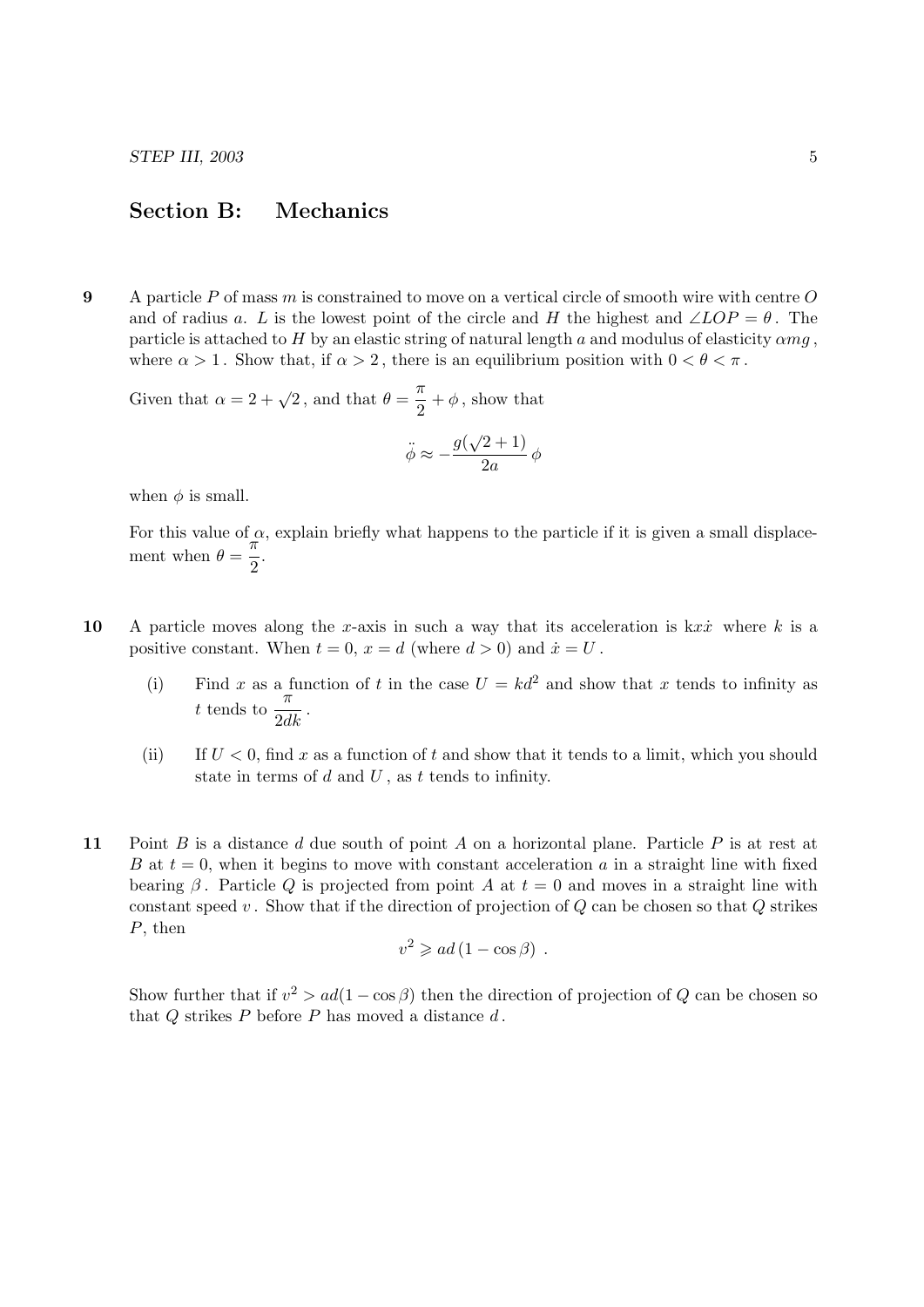## Section C: Probability and Statistics

12 Brief interruptions to my work occur on average every ten minutes and the number of interruptions in any given time period has a Poisson distribution. Given that an interruption has just occurred, find the probability that I will have less than  $t$  minutes to work before the next interruption. If the random variable  $T$  is the time I have to work before the next interruption, find the probability density function of  $T$ .

I need an uninterrupted half hour to finish an important paper. Show that the expected number of interruptions before my first uninterrupted period of half an hour or more is  $e^3 - 1$ . Find also the expected length of time between interruptions that are less than half an hour apart. Hence write down the expected wait before my first uninterrupted period of half an hour or more.

13 In a rabbit warren, underground chambers A, B, C and D are at the vertices of a square, and burrows join A to B, B to C, C to D and D to A. Each of the chambers also has a tunnel to the surface. A rabbit finding itself in any chamber runs along one of the two burrows to a neighbouring chamber, or leaves the burrow through the tunnel to the surface. Each of these three possibilities is equally likely.

Let  $p_A$ ,  $p_B$ ,  $p_C$  and  $p_D$  be the probabilities of a rabbit leaving the burrow through the tunnel from chamber A, given that it is currently in chamber A, B, C or D, respectively.

- (i) Explain why  $p_A = \frac{1}{3} + \frac{1}{3}$  $\frac{1}{3}p_B + \frac{1}{3}$  $rac{1}{3}p_D$ .
- (ii) Determine  $p_A$ .
- (iii) Find the probability that a rabbit which starts in chamber A does not visit chamber C, given that it eventually leaves the burrow through the tunnel in chamber A.